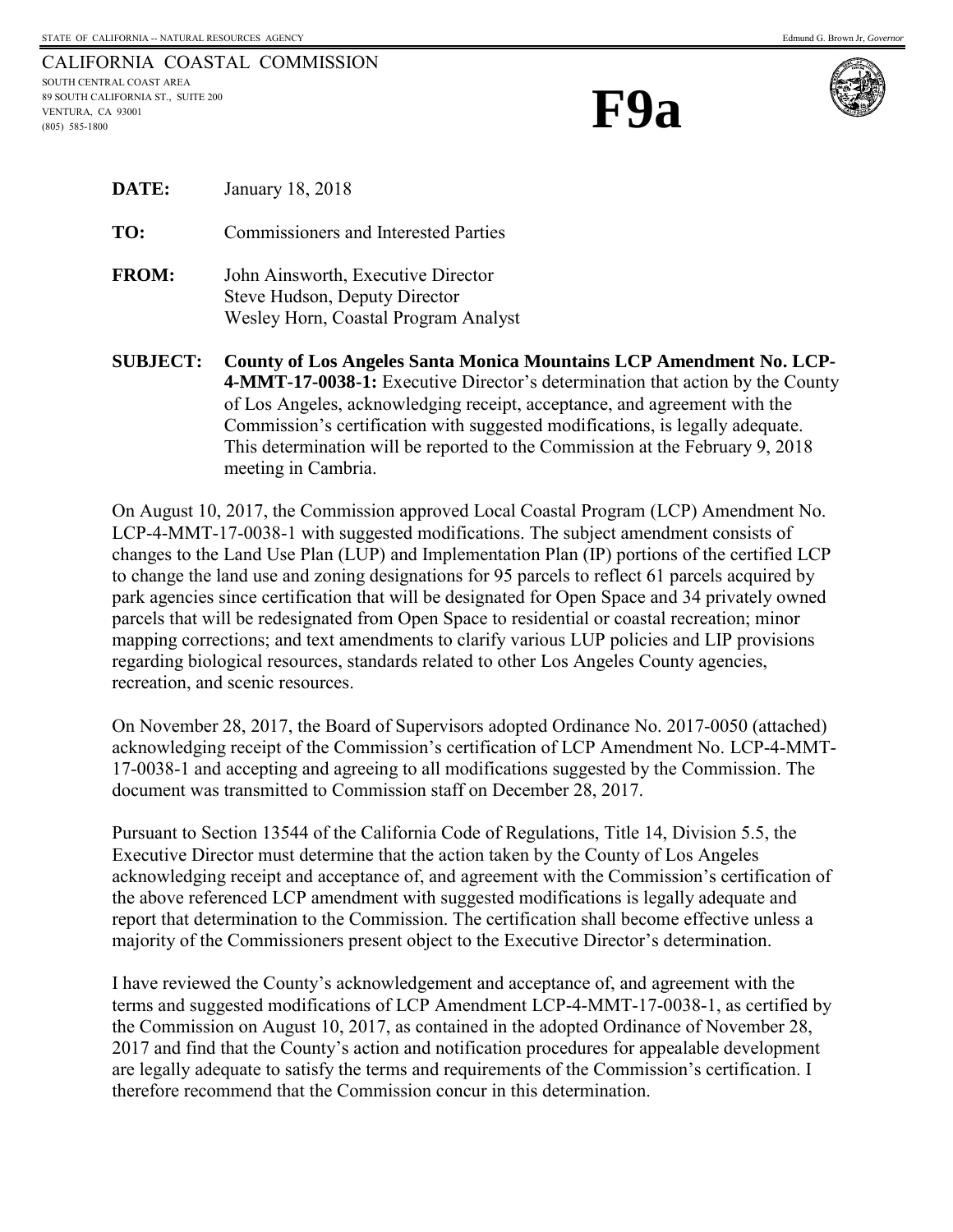9. Hearing on Plan No. 2016000547-(3), to amend the Santa Monica Mountains Local Coastal Program (LCP), which consists of land use and zone changes for 95 parcels to reflect 61 parcels acquired by park agencies that will be designated for open space, and 34 privately-owned parcels that will be re-designated from open space to residential or coastal recreation; minor mapping corrections; and text amendments to clarify various Land Use Plan policies and Local Implementation Program provisions regarding biological resources, standards related to County agencies, recreation and scenic resources; amendments were previously approved by the Board under Board Order No. 25 of April 4, 2017, and subsequently approved by the California Coastal Commission (Coastal Commission) on August 10, 2017, subject to two modifications; the revised amendments, which include the Coastal Commission's suggested modifications, must now be considered by the Board; the County is not required to prepare an Environmental Impact Report for the amendments because the Coastal Commission's review process for LCP amendments has been certified by the Secretary of Resources as being the functional equivalent of environmental review under the California Environmental Quality Act; and upon the Board's adoption of the amendments, they will be transmitted to the Coastal Commission for final certification. (Department of Regional Planning) (16-3624)

All persons wishing to testify were sworn in by the Executive Officer of the Board. Anita Gutierrez, representing the Department of Regional Planning, testified. Opportunity was given for interested persons to address the Board. Eric Preven addressed the Board. No correspondence was presented.

On motion of Supervisor Kuehl, seconded by Supervisor Hahn, the Board closed the public hearing and took the following actions:

- 1. Approved a resolution adopting the Santa Monica Mountains Local Coastal Program (LCP) amendments, consisting of map and text amendments to the Land Use Plan (LUP) and Local Implementation Program (LIP), as certified by the California Coastal Commission (Coastal Commission) that indicated the following:
	- a. Made a finding that the LCP amendments do not require an accompanying environmental document under the California **Environmental Quality Act;**
	- b. Acknowledged receipt of the Coastal Commission's resolutions of certification of the LCP amendments with the Coastal Commission's suggested modifications to the LIP and accepted and agreed to the modifications: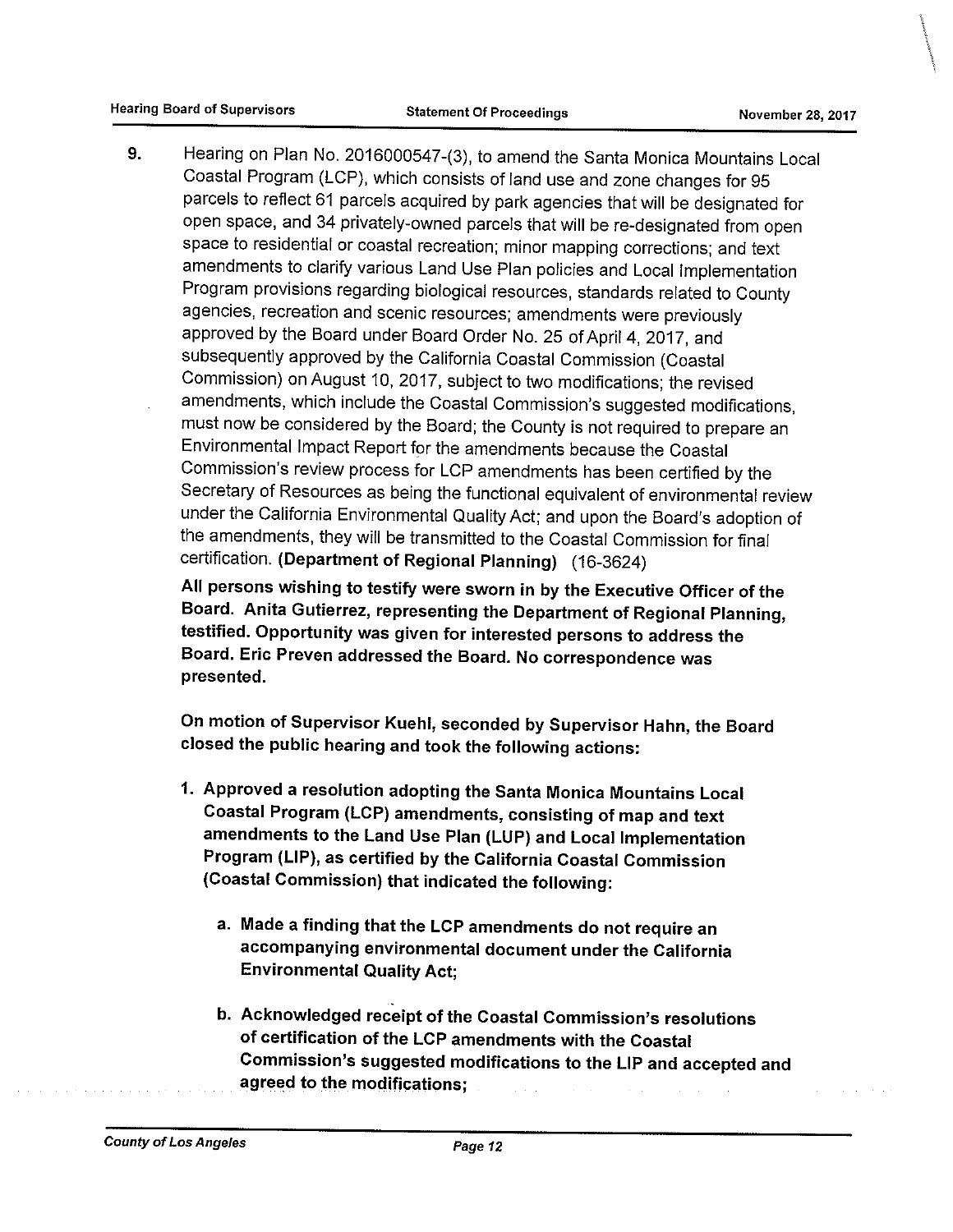- c. Made a finding that the LCP amendments, including amendments to the LUP and LIP, as certified by the Coastal Commission are consistent with the California Coastal Act; and
- d. Adopted the LCP amendments, including all suggested modifications by the Coastal Commission.
- 2. Adopted Ordinance No. 2017-0050 entitled, "An ordinance amending Title 22 - Planning and Zoning of the Los Angeles County Code, relating to the Santa Monica Mountains Local Implementation Program to clarify certain developments standards and correct land use and zoning designations"; and
- 3. Instructed the Acting Director of Planning to submit said LCP amendments and resolution to the Coastal Commission for final certification.
	- Supervisor Solis, Supervisor Kuehl, Supervisor Hahn Ayes:  $4$ and Supervisor Barger
	- Absent: Supervisor Ridley-Thomas  $1 -$

**Attachments:** 

Ordinance **Certified Ordinance** Video

**Board Letter**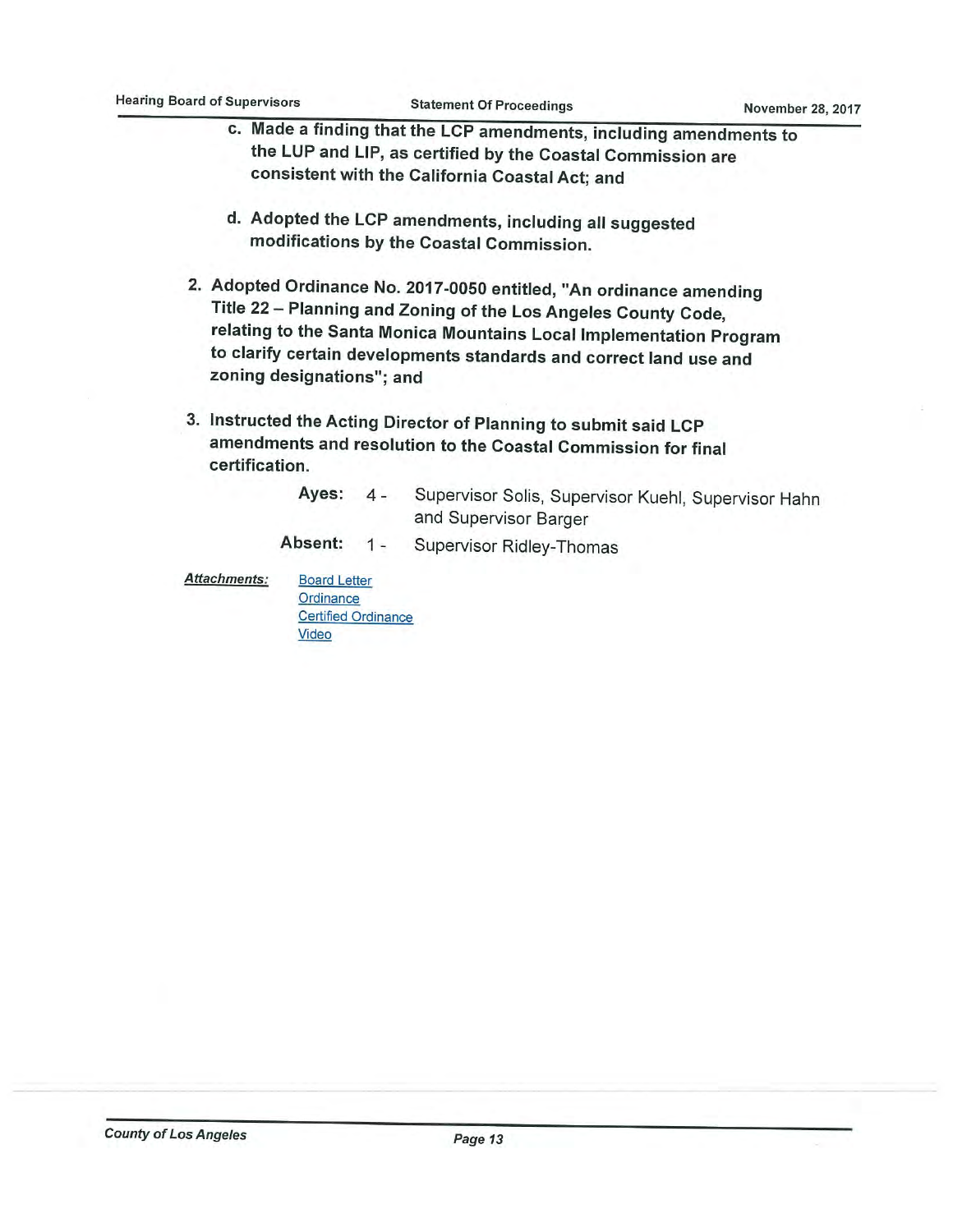## ANALYSIS

This ordinance amends Title 22 —Planning and Zoning of the Los Angeles

County Code, to incorporate amendments requested by the California Coastal

Commission, relating to the Santa Monica Mountains Local Implementation Program.

MARY C. WICKHAM**County Counsel** 

**By** 

JI

Senidy Debuty County Counsel vision Prc

Requested: 12/08/17 Revised: 12/08/17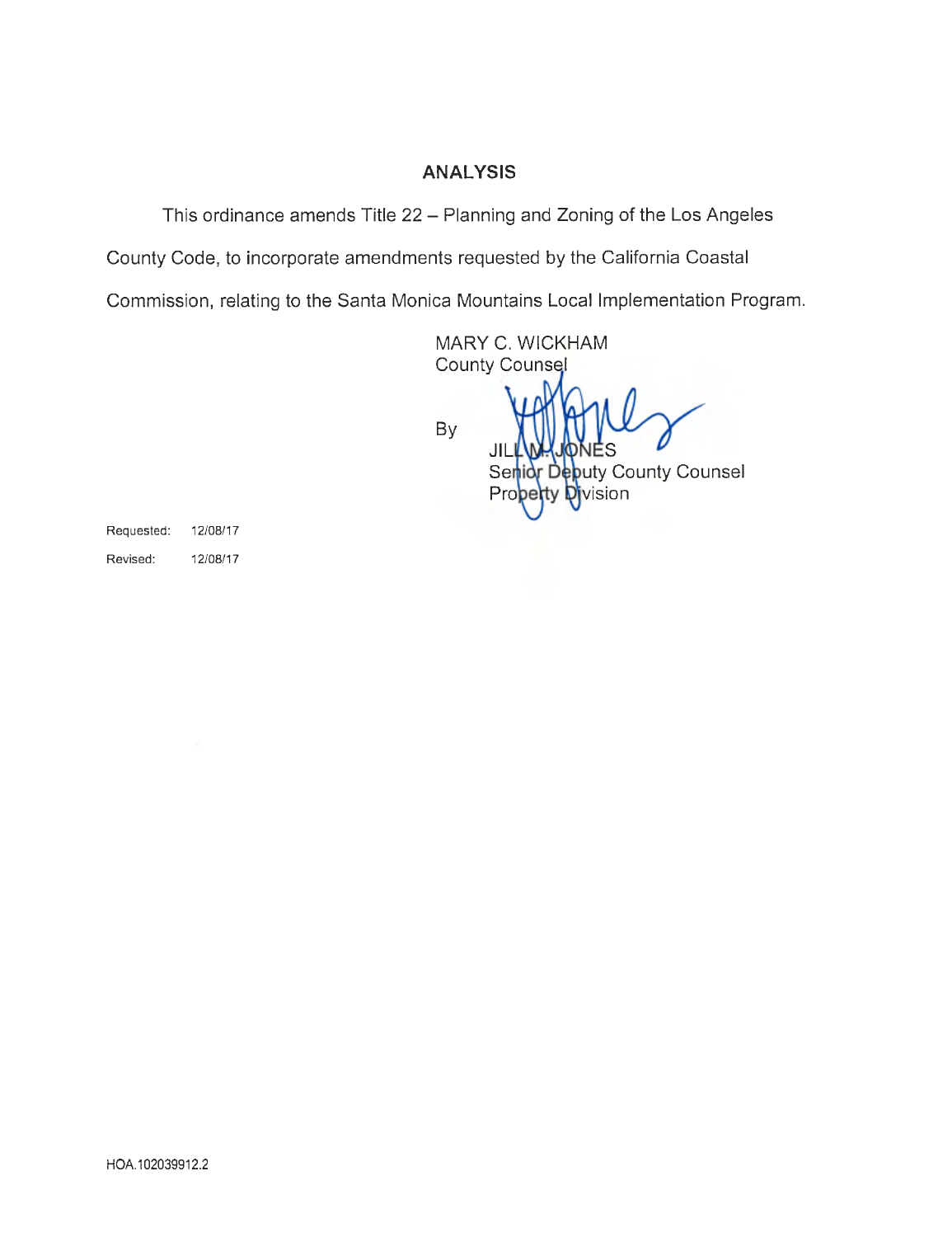## **ORDINANCE NO.**

An ordinance amending Title 22 – Planning and Zoning of the Los Angeles County Code, to incorporate amendments requested by the California Coastal Commission, relating to the Santa Monica Mountains Local Implementation Program.

The Board of Supervisors of the County of Los Angeles ordains as follows:

**SECTION 1.** Section 22.44.690 is hereby amended to read as follows:

## **22.44.690 Coastal Zone Enforcement Procedures.**

In addition to the enforcement provisions contained in this section, the provisions of Chapter 9 of Division 20 of the California Public Resources Code shall also apply with respect to violations and enforcement.

**. . .**

Y. Enforcement and Special Compliance Program for Existing Confined Horse Facilities.

**. . .** 

 9. Monitoring. For each permit issued pursuant to the Special Compliance Program, the County shall track and monitor the facility's conformance with the conditions of the permit, including maintenance of required BMPs, on an annual basis. One year from the date of effective certification of this LCP, the Director shall provide a CDP condition compliance monitoring report to the Executive Director for confined horse facilities authorized under this program that are the subject of an Open Coastal Commission Violation Case. If an applicant/property owner that is the subject of an Open Coastal Commission Violation case is not in full compliance with the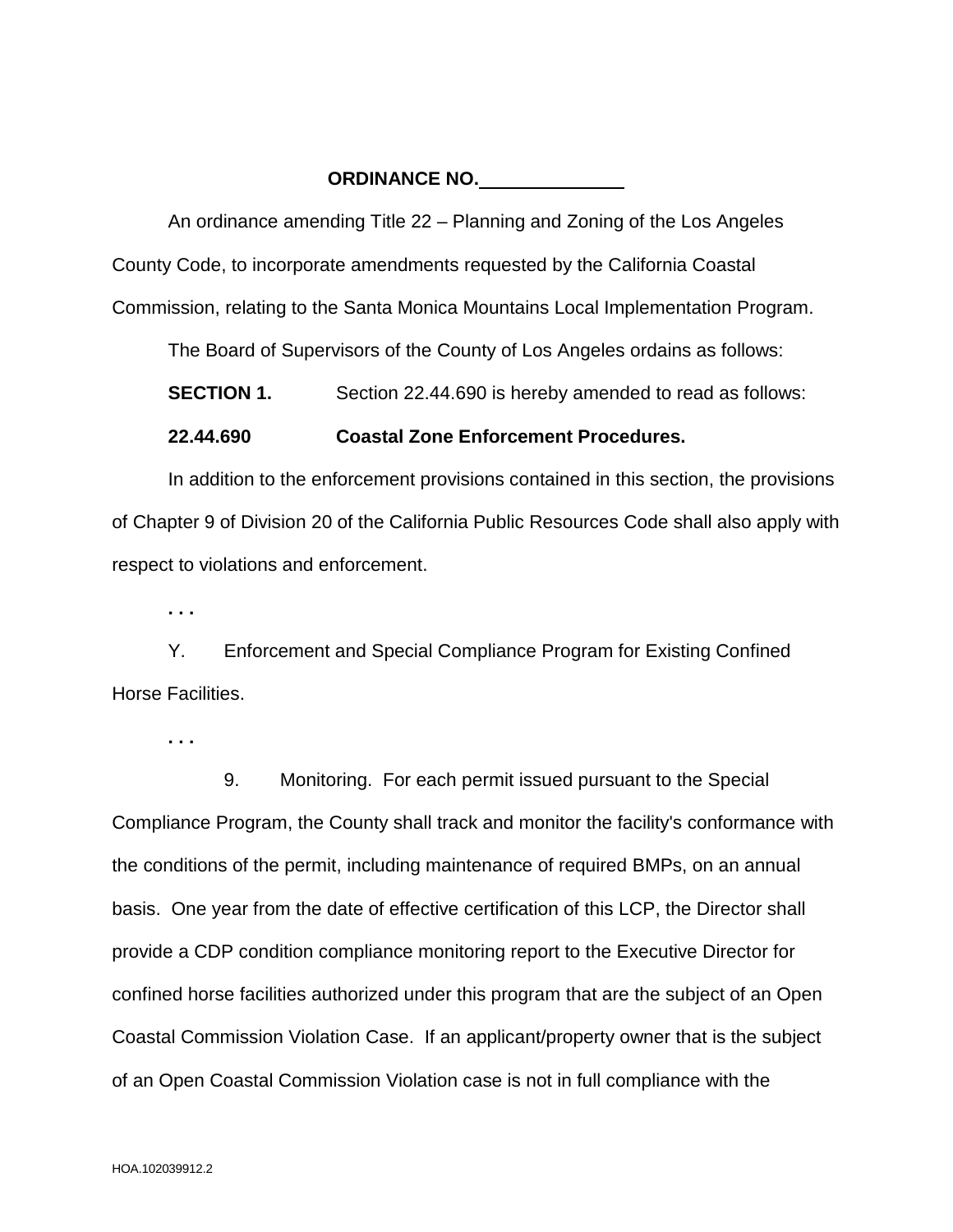required terms and conditions of the County-issued CDP, the CDP no longer exists, and the facility shall be considered unpermitted development and subject to enforcement as if the permit never existed.

When a cease and desist order, notice of violation, or CDP revocation has been issued or recorded for a property, the Director may set the matter for a public hearing before the Commission to consider a five-year ban on filing any new application, or acting upon any application for the subject property. In such case, all procedures relative to notification, public hearing, and appeal shall be the same as for a CDP. Following a public hearing, the Commission may place up to a five-year ban on filing any applications, but may exempt emergency permits and/or permits for restoration work deemed as necessary, for the subject property. The five-year period shall commence from the date of the hearing. The Director shall record such five-year ban in the office of the County Recorder.

**. . .** 

Z. When a cease and desist order, notice of violation, or CDP revocation has been issued or recorded for a property by the County or by the Coastal Commission, the Director may set the matter for a public hearing before the Commission to consider a five-year ban on filing any new application, or acting upon any application for the subject property. In such case, all procedures relative to notification, public hearing, and appeal shall be the same as for a CDP. Following a public hearing, the Commission may place up to a five-year ban on filing any applications, but may exempt emergency permits and/or permits deemed by the Director as necessary, for the subject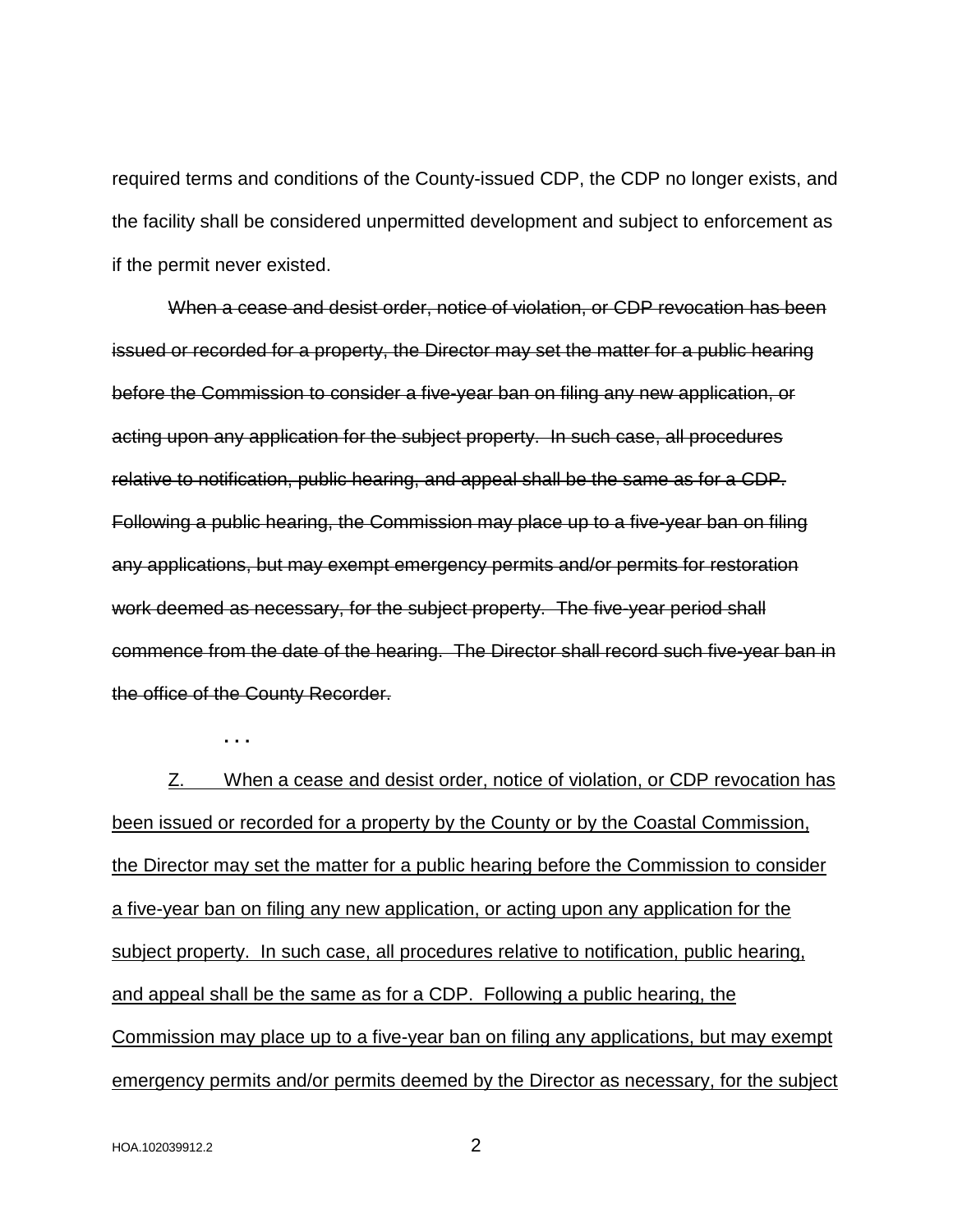property to address a violation, cease and desist order, or permit revocation on the property. The five-year period shall commence from the date of the hearing. The Director shall record such five-year ban in the office of the County Recorder. The Commission's action on a ban does not limit the Commission or Coastal Commission from taking enforcement action due to a LCP or Coastal Act violation(s) at the property subject to the ban.

**. . .**

**SECTION 2.** Section 22.44.950 is hereby amended to read as follows: **22.44.950 Coastal Development Permit—Oak Tree Requirements. . . .**

C. Exemptions. The provisions of this section shall not apply to:

 1. Any oak tree removal or encroachment for which there is a valid, unexpired Coastal Commission-granted CDP and a valid, unexpired oak tree permit, issued by the County pursuant to Part 16 of Chapter 22.56 prior to the date of effective certification of this LCP.

 2. Cases of emergency caused by an oak tree within 200 feet of an existing structure or other improvement being in an immediately hazardous or dangerous condition or on a vacant parcel of land being a threat to the safety of public property or utilities or being irretrievably damaged or destroyed through a natural disaster such as flood, fire, wind or lightning, as determined after visual inspection by a licensed forester with the County Fire Department, Forestry Division, where the continuing presence of the tree is an immediate danger to public safety. The Director